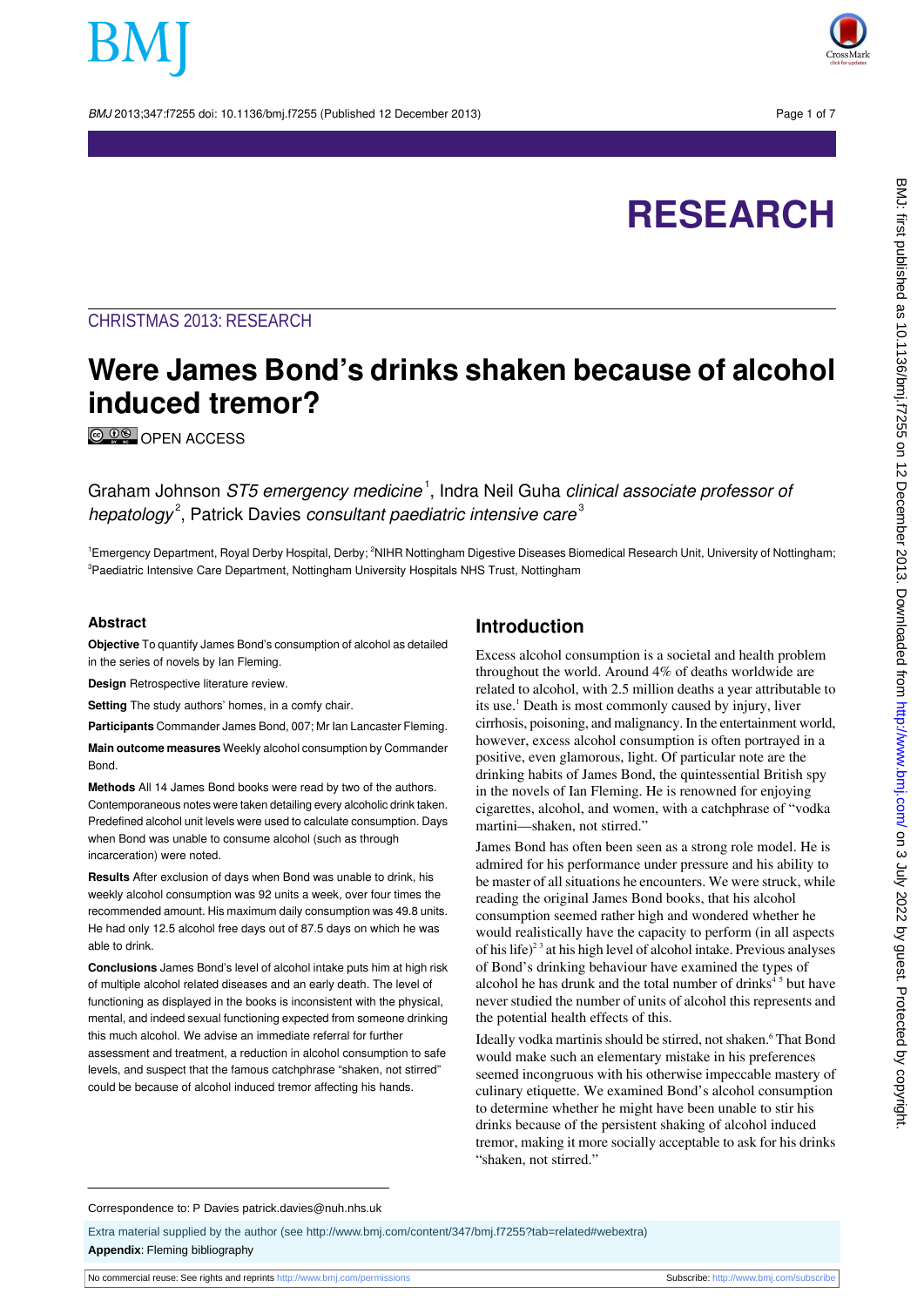## **Methods**

Two authors read all 14 original James Bond books either on paper or on a Kindle (Amazon UK) device between January and July 2013. They kept contemporaneous notes of all alcohol consumption, as documented in the books. Each author read seven books.

Bond's alcohol intake was calculated by the number of days on which action was described. We used pre-formed definitions of units (table [1⇓\)](#page-4-0), based on definitions provided by [www.nhs.uk/](http://www.nhs.uk/alcohol) [alcohol](http://www.nhs.uk/alcohol),<sup>7</sup> a United Kingdom National Health Service (NHS) alcohol awareness website. In the UK a unit of alcohol is defined as 10 ml or 8 g of pure ethanol. For cocktails we obtained recipes from Wikipedia. Spirit volumes were taken from previous research into actual poured volumes.<sup>8-10</sup> When drinks were shared, an equal split was presumed at all times. The last five terms in table 1 were used only if there was no specific mention of which drinks were consumed. We considered the unit and quantities to be reasonable but relatively conservative estimates in the context of his overall drinking habits. It is likely that these are an underestimate rather than an overestimate of his intake on these few occasions.

Data were then analysed by day. When days were not described or described in only brief detail, they were not taken in to account. Days when Bond was unable to drink (usually because of incarceration or injury) were logged.

We excluded *The Spy Who Loved Me* from analysis as it is written in the first person by a waitresses involved with the criminal underworld, and Bond appears for only eight hours as a peripheral figure. The 14th book, *Octopussy and the Living Daylights* is a compendium of short stories and was also excluded as it is not one coherent detailed story.

### **Results**

Across 12 of the 14 books, 123.5 days were described, though Bond was unable to consume alcohol for 36 days because of external pressures (admission to hospital, incarceration, rehabilitation). During this time he was documented as consuming 1150.15 units of alcohol (table2)[⇓.](#page-5-0) Taking into account days when he was unable to drink, his average alcohol consumption was 92 units a week (1150 units over 87.5 days). Inclusion of the days incarcerated brings his consumption down to 65.2 units a week. His maximum daily consumption was 49.8 units (*From Russia with Love* day 3). He had 12.5 alcohol free days out of the 87.5 days on which he was able to drink.

Furthermore, when we plotted Bond's alcohol consumption over time, his intake dropped in the middle of his career but gradually increased towards the end (figur[e⇓](#page-6-0)). This consistent but variable lifetime drinking pattern has been reported in patients with alcoholic liver disease.<sup>11</sup>

### **Statistics**

Descriptive statistics alone have been performed.

## **Discussion**

We have shown that James Bond's alcohol consumption, while on his various missions for Her Majesty's Secret Service is, on average, between 65 and 92 units a week. There is only one indication of his alcohol consumption while not on a mission. During a medical assessment in *Thunderball* he is documented as drinking half a bottle of spirits a day, equivalent to 105 units a week. There are also occasional references to hangovers during non-mission times in the books. We therefore conclude that his

drinking during missions is roughly comparable with his "office days."

Many studies have shown that people generally underestimate their alcohol consumption by around 30%, implying that Bond's could be as high as 130 units a week. It is unclear whether having a third party describing one's alcohol intake would make stated consumption more or less accurate. Recent research implies that half of all alcohol sold is not accounted for by health surveys, so actual consumption could even be double that claimed.<sup>8-10</sup> We are unaware of any studies that have shown an overestimation of alcohol consumption. Similarly, when we had to estimate Bond's consumption (such as "visited a bar") we have been deliberately conservative. We are therefore confident that our estimates are at the lower end of the truth.

UK NHS recommendations for alcohol consumption state that an adult male should drink no more than 21 units a week, with no more than 4 units on any one day, and at least two alcohol free days a week.<sup>12</sup> James Bond's drinking habits are well in excess of each of these three parameters. This level of consumption makes him a category 3 drinker (>60 g alcohol/day) and therefore in the highest risk group for malignancies, depression, hypertension, and cirrhosis.13 14 He is also at high risk of suffering from sexual dysfunction, $15$  which would considerably affect his womanising.

Data on the average life expectancy of real world secret agents are, not surprisingly, difficult to find. Although some secret service deaths are high profile, there are limited data on a robust denominator for this population. In *Moonraker*, Bond reflects that he would probably be killed before the age of 45 (the age of mandatory retirement from the "00" section of MI6). Should he not be "killed in action," his risk of developing many serious pathologies is high.

Deaths from liver cirrhosis occur at a relatively young age in the UK; an average of 59 years, in stark contrast to the other major causes of mortality including respiratory and cardiovascular disease. Rehm and colleagues have shown a dose:response relation with alcohol and development of cirrhosis. Drinking between 65 and 92 units of alcohol a week equates to between 74 g and 105 g of alcohol a day, giving Bond a relative risk of developing liver cirrhosis of between 7 and 16 compared with a lifetime abstainer.<sup>14</sup> Work by Hart and colleagues would suggest that his relative risk of all cause mortality is greater than 1.74 (95% confidence interval 1.47 to 2.06) and particularly from stroke (2.33, 1.31 to 4.14) and alcohol related causes  $(3.72, 98 \text{ to } 7.00)$ .<sup>16</sup>. Presuming survival despite the high risk nature of his profession, we anticipate that James Bond's life expectancy would be significantly reduced. In fact, the author Ian Fleming died aged 56 of heart disease after a life notable for alcohol and tobacco excess. We suspect that Bond's life expectancy would be similar.

High stress jobs are often associated with high alcohol intake, $17$ and it would therefore be logical to assume that these professions are also associated with a high alcohol related mortality. An analysis by the website businessinsider.com, however, showed that actually bartenders and shoe-machine operators had the highest alcohol related deaths.<sup>18</sup> They identified that sailors were the sixth highest risk, with a relative risk of 1.75 for an alcohol related death. Bond was, first and foremost, a sailor, so his drinking habits might have their root in his original profession.

It is well recognised that alcohol increases the risk of driving related incidents, and this risk increases from blood alcohol level of 0.04%. The UK sets its limit at 0.08%, which is the same as the US, but higher than that of much of Europe and Australia.<sup>1</sup> No such limits existed in the 1950s and throughout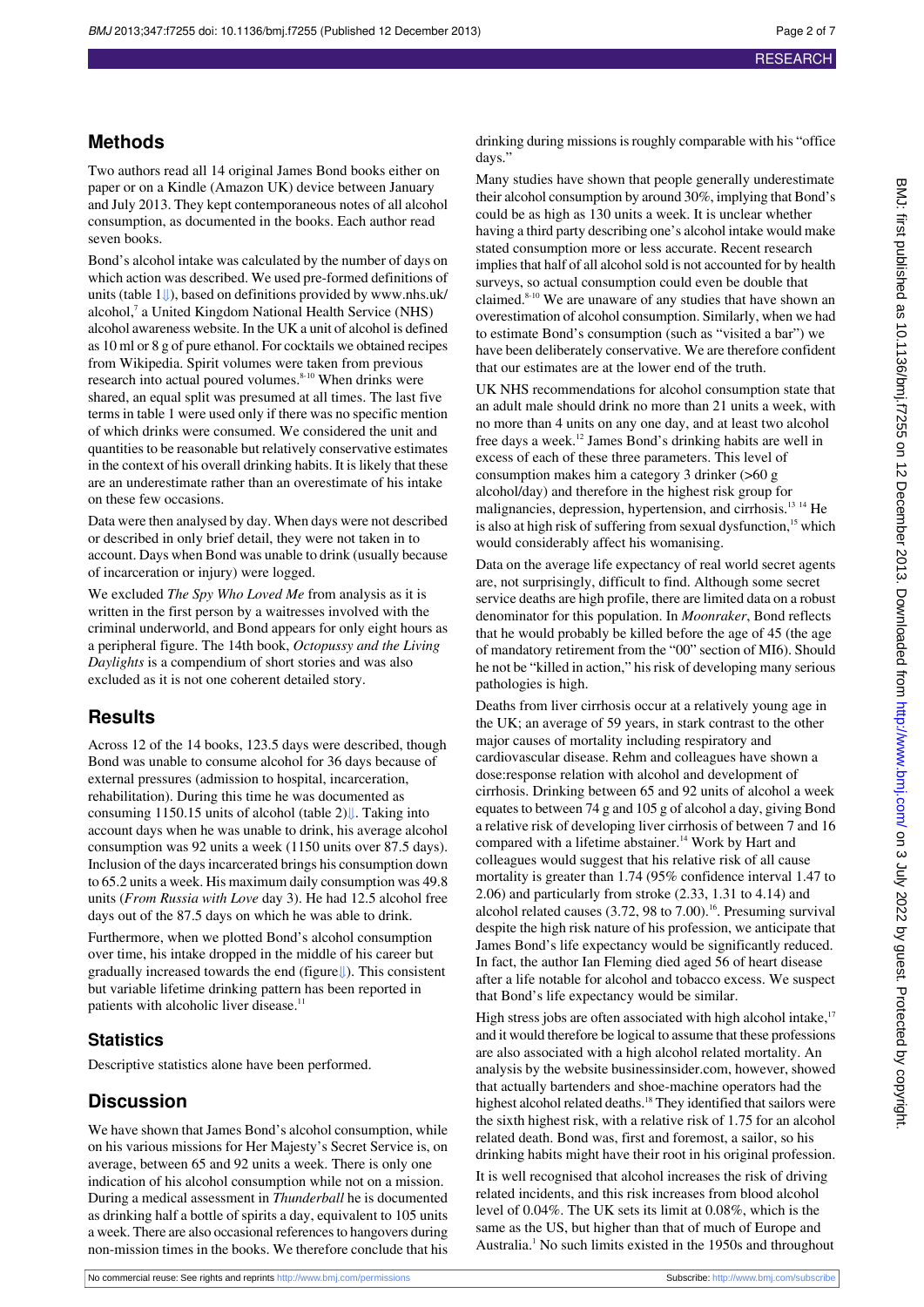the books Bond is noted to have several drinks, enough to put him well over this limit and then drive. In *Goldfinger*, for example, he drinks 18 units while having drinks and dinner with Auric Goldfinger before then driving home. In Casino Royale he drinks over 39 units before engaging in a high speed car chase, losing control, and spending 14 days in hospital. We hope that this was a salutatory lesson.

Such behaviour is typical of Bond. Despite his alcohol consumption, he is still described as being able to carry out highly complicated tasks and function at an extraordinarily high level. This is likely to be pure fiction.

It was noted that Bond's intake decreased in the middle part of his career but increased again towards the latter years. Consistently high but variable levels of drinking have already been documented in heavy drinkers,<sup>11</sup> but one potential reason for the increase in the later books could be the death of his new wife in *On Her Majesty's Secret Service* in 1963. This could explain the peak of his drinking in 1964, as he tried to find a quantum of solace in alcohol, before returning to his more usual level of consumption in 1965 when he was pitted against Francisco Scaramanga. It would also match the findings of Eigenbrodt and colleagues that in all ethnicities together alcohol intake will slightly decrease with age, but in white men it will actually increase, at least up until the age of 60.<sup>19</sup>

#### **Connoisseur or alcoholic?**

A commonly used screening tool to identify alcohol dependence is the "CAGE" questionnaire,<sup>20</sup> where two yes responses should prompt further investigation:

- **•** Have you ever felt you needed to **C**ut down on your drinking?
- **•** Have people **A**nnoyed you by criticising your drinking?
- **•** Have you ever felt **G**uilty about drinking?
- **•** Have you ever felt you needed a drink first thing in the morning (**E**ye opener) to steady your nerves or to get rid of a hangover?

Applying these to Bond, the authors would score him 3 out of 4. In "Thunderball" he recognises his high alcohol intake and that he feels better drinking less. He also admits to having an eye opener on some mornings (the "Prairie Oyster"). Also in *Thunderball*, together with the *Living Daylights*, he becomes annoyed when challenged about his drinking by his boss "M". It is likely that an international spy and assassin cannot spend too much time worrying about remorse, so we are not surprised that there are no documented instances of alcohol associated guilt.

The most common cause of tremor is essential tremor.<sup>21</sup> This is typically postural and will most commonly affect the upper limbs, although lower limb involvement is recognised. The role of alcohol is somewhat uncertain, with some evidence that in lower doses it can be beneficial in essential tremor, while others propose that those with high alcohol consumption are four times more likely to suffer with essential tremor.<sup>2</sup>

Cerebellar lesions are well known to cause an intention tremor and cerebellar tremor is considered a distinct clinical entity.<sup>23</sup> While strokes are a more common cause of cerebellar lesions (of which Bond is at increased risk $13$ ), chronic exposure to toxins, such as alcohol, that cause more generalised damage to the cerebellum can also cause a cerebellar tremor. We have shown that Bond's alcohol intake is of sufficiently high frequency and duration to cause such cerebellar damage.

#### **Limitations**

Ideally each of the authors would have read all of the books and reached their own total for Bond's alcohol consumption, allowing a κ statistic to be calculated and a consensus amount for each book. Unfortunately limited resources and other clinical, social, intellectual, and cultural commitments meant a more pragmatic approach had to be taken, and seven books each were allocated over the six month study period.

On several occasions estimates of consumption have had to be used as Mr Fleming was not precise with his writing. The authors have taken reasonable measures to ensure that, when necessary, conservative estimates have been made. Of the total 1150 units drunk, only 190 units (16.5%) were accounted for by these terms, therefore if the estimations were inaccurate this would make a minimal change to the total. Similarly, when it was mentioned that drinks were shared, we thought it appropriate to assume an equal share of the drinks, regardless of who he was sharing with.

One of the study authors was familiar with the books and had read them before the study period. While it was noted at that time that the consumption of alcohol was an important part of Bond's life, detailed notes on the magnitude of his consumption were not taken. It did, however, inform the original study idea.

#### **Conclusions**

James Bond's weekly alcohol intake is over four times the advisable maximum alcohol consumption for an adult male. He is at considerable risk of developing alcoholic liver disease, cirrhosis, impotence, and other alcohol related health problems, together with being at serious risk of injury or death because of his drinking. Although we appreciate the societal pressures to consume alcohol when working with international terrorists and high stakes gamblers, we would advise Bond be referred for further assessment of his alcohol intake and reduce his intake to safe levels.

We conclude that James Bond was unlikely to be able to stir his drinks, even if he would have wanted to, because of likely alcohol induced tremor[.⇓](#page-6-1)

Contributors: GJ read half of the books, and drafted and edited the paper. ING edited the paper and added much hepatology advice. PD developed the hypothesis, read half the books, and edited the manuscript.

Funding: No funding was sought for this study. The original books were already owned by two of the study authors.

Competing Interests: All authors have completed the ICMJE uniform disclosure form at [www.icmje.org/coi\\_disclosure.pdf](http://www.icmje.org/coi_disclosure.pdf) and declare: no support from any organisation for the submitted work; no financial relationships with any organisations that might have an interest in the submitted work in the previous three years; no other relationships or activities that could appear to have influenced the submitted work. Ethical approval: The impact of this study on fictional British spies was thought to be minimal and therefore ethical approval was not sought for this study.No consent has been sought from the Commander Bond chronicled in the original Ian Fleming novels. The barrier to this chiefly being his fictional nature meaning he is unable to give valid consent. Data sharing: Technical appendix and dataset are available from the corresponding author.

- 1 WHO 2011. Global status report on alcohol and health [www.who.int/substance\\_abuse/](http://www.who.int/substance_abuse/publications/global_alcohol_report/msbgsruprofiles.pdf) [publications/global\\_alcohol\\_report/msbgsruprofiles.pdf](http://www.who.int/substance_abuse/publications/global_alcohol_report/msbgsruprofiles.pdf).
- 2 O'Farrell TJ, Choquette KA, Cutter HS, Birchler GR. Sexual satisfaction and dysfunction in marriages of male alcoholics: comparison with nonalcoholic maritally conflicted and nonconflicted couples. J Stud Alcohol 1997;58:91-9.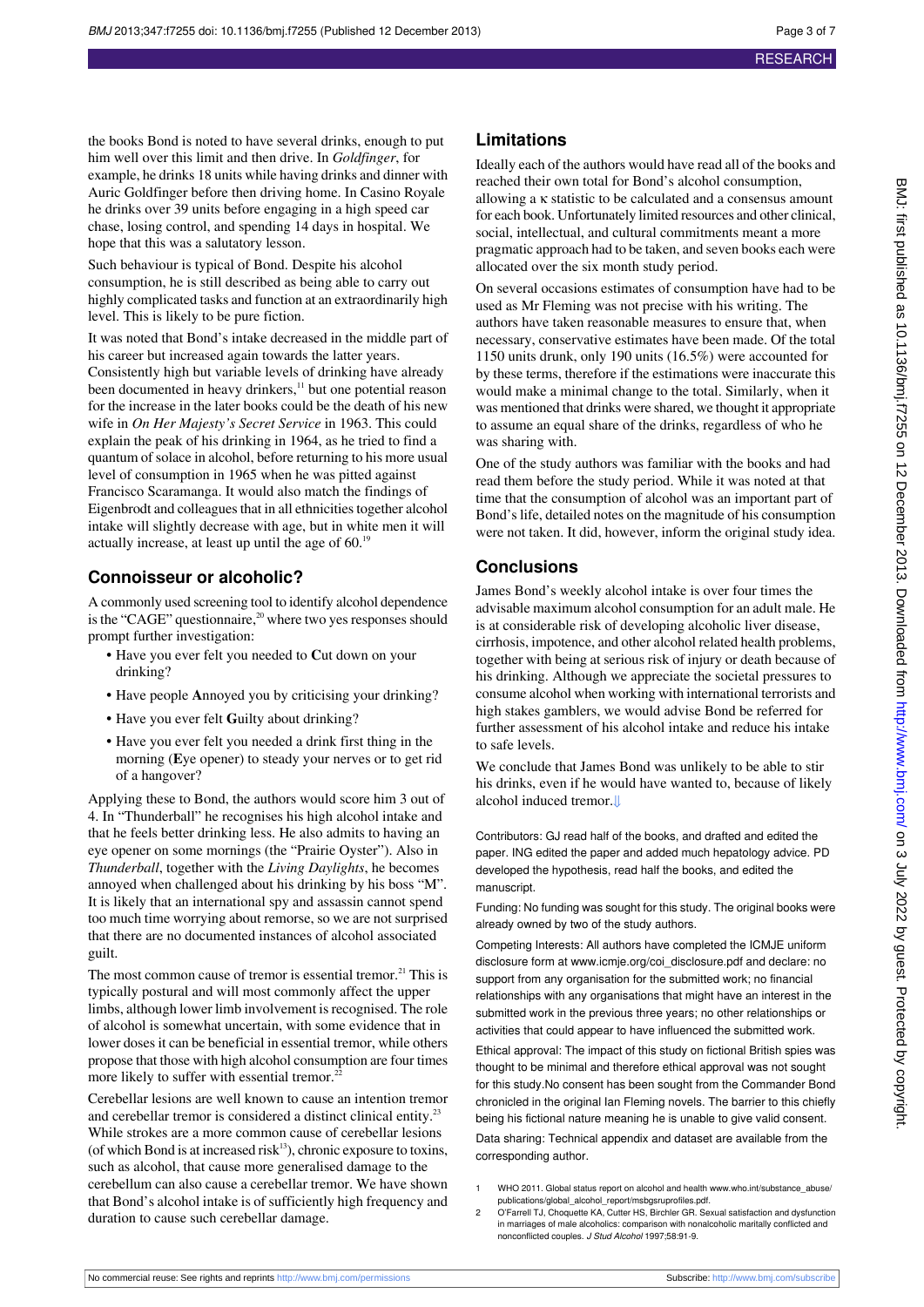#### **What is already known on this topic**

Author and ex-Naval intelligence operative Ian Lancaster Fleming died at a relatively young age from a myocardial infarction and enjoyed smoking and drinking to excess. It has been postulated that the habits of his literary character, James Bond, had habits similar to his own

James Bond's consumption and in depth knowledge of a wide variety of alcoholic drinks is well documented. What has been unclear to date is whether he was more a connoisseur or a chronic alcoholic

#### **What this study adds**

Bond consumed an average of 92 units a week, yet he is still described as being the "best shot in the Secret Service." People who drink at this level are severely functionally inhibited and unless this refers to shots of various spirits, this assertion is likely to be pure fantasy The security of the British Isles depends on our Secret Service agents performing at their highest ability; quantifying the alcohol intake of their "top" spy might be an indicator of the consumption of other agents and should prompt further enquiry and support

- 3 Fahrner EM. Sexual dysfunction in male alcohol addicts: prevalence and treatment. Arch Sex Behav 1987;16:247-57.
- 4 James Bond Memes. Drinking for England: analysis of 007's alcohol consumption. [http:/](http://jamesbondmemes.blogspot.co.uk/2011/11/drinking-for-england-analysis-of-007s.html) [/jamesbondmemes.blogspot.co.uk/2011/11/drinking-for-england-analysis-of-007s.html.](http://jamesbondmemes.blogspot.co.uk/2011/11/drinking-for-england-analysis-of-007s.html)
- 5 About.com. 10 James Bond Cocktails. What does James Bond Drink? [http://cocktails.](http://cocktails.about.com/od/history/tp/jamesbond_cocktails.htm) [about.com/od/history/tp/jamesbond\\_cocktails.htm](http://cocktails.about.com/od/history/tp/jamesbond_cocktails.htm).
- 6 Daily Telegraph. [www.telegraph.co.uk/foodanddrink/9043420/Perfect-vodka-martini](http://www.telegraph.co.uk/foodanddrink/9043420/Perfect-vodka-martini-should-be-stirred-with-a-wooden-spoon-claim-scientists.htm)[should-be-stirred-with-a-wooden-spoon-claim-scientists.htm.](http://www.telegraph.co.uk/foodanddrink/9043420/Perfect-vodka-martini-should-be-stirred-with-a-wooden-spoon-claim-scientists.htm)
- 7 NHS Choices. [www.nhs.uk/livewell/alcohol/Pages/Alcoholhome.aspx](http://www.nhs.uk/livewell/alcohol/Pages/Alcoholhome.aspx).
- 8 Boniface S, Shelton N. How is alcohol consumption affected if we account for under-reporting? A hypothetical scenario. Eur J Public Health 2013;23:1076-81. [http://](http://eurpub.oxfordjournals.org/content/early/2013/02/25/eurpub.ckt016.abstract) [eurpub.oxfordjournals.org/content/early/2013/02/25/eurpub.ckt016.abstract](http://eurpub.oxfordjournals.org/content/early/2013/02/25/eurpub.ckt016.abstract).
- 9 Boniface S, Kneale J, Shelton N. Actual and perceived units of alcohol in a self-defined "usual glass" of alcoholic drinks in England. Alcohol Clin Exp Res 2013;37:978-83.
- 10 UCL News. [www.ucl.ac.uk/news/news-articles/1302/27022013-Alcohol-consumption](http://www.ucl.ac.uk/news/news-articles/1302/27022013-Alcohol-consumption-much-higher-than-reported-in-England-Boniface)[much-higher-than-reported-in-England-Boniface](http://www.ucl.ac.uk/news/news-articles/1302/27022013-Alcohol-consumption-much-higher-than-reported-in-England-Boniface).
- 11 Hatton J, Burton A, Nash H, Munn E, Burgoyne L and Sheron N. Drinking patterns, dependency and life-time drinking history in alcohol-related liver disease. Addiction 2009;104:587-92.
- 12 Recommended safe limits of alcohol. [www.patient.co.uk/health/Recommended-Safe-](http://www.patient.co.uk/health/Recommended-Safe-Limits-of-Alcohol.htm)[Limits-of-Alcohol.htm](http://www.patient.co.uk/health/Recommended-Safe-Limits-of-Alcohol.htm).
- 13 Rehm J, Gmel G, Sempos CT, Trevisan M. Alcohol-related morbidity and mortality. Alcohol Res Health 2003;27:39-51.
- 14 Rehm J, Taylor B, Mohapatra S, Irving H, Baliunas D, Patra J, et al. Alcohol as a risk factor for liver cirrhosis: a systematic review and meta-analysis. Drug Alcohol Rev 2010;29:437-45.
- 15 Arackal BS, Benegal V. Prevalence of sexual dysfunction in male subjects with alcohol dependence. Indian J Psychiatry 2007;49:109-12.
- 16 Hart CL, Smith GD, Hole DJ, Hawthorne VM. Alcohol consumption and mortality from all causes, coronary heart disease, and stroke: results from a prospective cohort study of Scottish men with 21 years of follow up. BMJ 1999;318:1725.
- 17 Azagba S, Sharaf M. The effect of job stress on smoking and alcohol consumption. Health Econ Rev 2011;1:15.
- 18 The 17 jobs where you're most likely to become an alcoholic. [www.businessinsider.com/](http://www.businessinsider.com/most-alcoholic-jobs-2011-10?op=1) [most-alcoholic-jobs-2011-10?op=1](http://www.businessinsider.com/most-alcoholic-jobs-2011-10?op=1).
- 19 Eigenbrodt ML, Mosley TH Jr, Hutchinson RG, Watson RL, Chambless LE, Szklo M. Alcohol consumption with age: a cross-sectional and longitudinal study of the atherosclerosis risk in communities (ARIC) study, 1987-1995. Am J Epidemiol 2001;153:1102-11.
- 20 Ewing, John A. Detecting alcoholism: the CAGE questionnaire. JAMA 1984;252:1905-7. 21 Bares M, Husarova I, Lungu OV. Essential tremor, the cerebellum, and motor timing:
- towards integrating them into one complex entity. Tremor Other Hyperkinet Mov (N Y) 2012;2:pii:tre-02-93-653-1. Epub 2012 Sep 12. 22 Louis ED, Benito-Leon J, Bermejo-Pareja F. Population-based study of baseline ethanol
- consumption and risk of incident essential tremor. J Neurol Neurosurg Psychiatry 2009;80:494-7.
- 23 National Institute for Neurological Disease and Stroke. Tremor fact sheet. [www.ninds.nih.](http://www.ninds.nih.gov/disorders/tremor/detail_tremor.htm) [gov/disorders/tremor/detail\\_tremor.htm.](http://www.ninds.nih.gov/disorders/tremor/detail_tremor.htm)

**Accepted:** 27 November 2013

#### Cite this as: BMJ 2013;347:f7255

This is an Open Access article distributed in accordance with the Creative Commons Attribution Non Commercial (CC BY-NC 3.0) license, which permits others to distribute, remix, adapt, build upon this work non-commercially, and license their derivative works on different terms, provided the original work is properly cited and the use is non-commercial. See:<http://creativecommons.org/licenses/by-nc/3.0/>.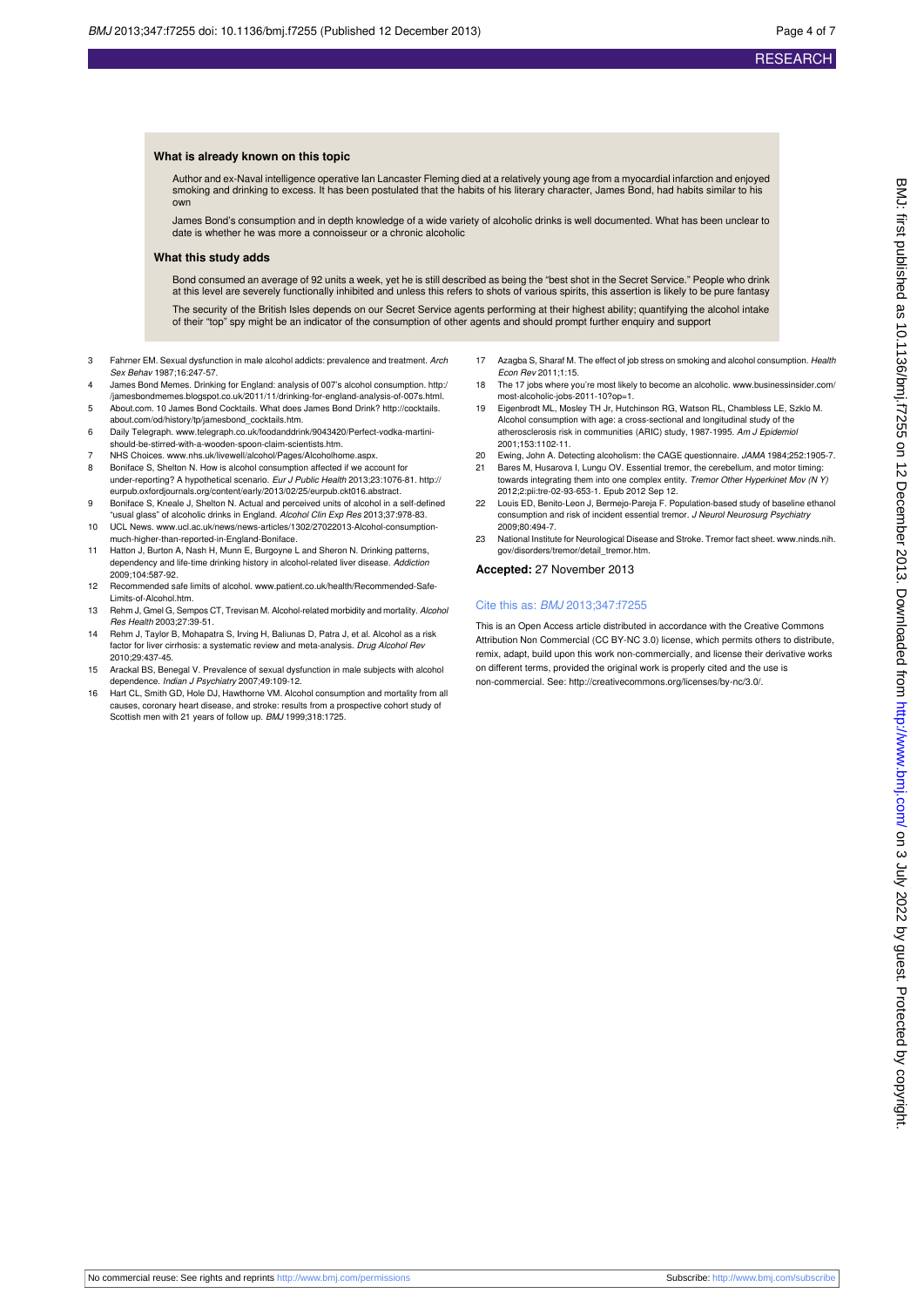## **Tables**

<span id="page-4-0"></span>

| Table 1  Alcoholic unit definitions by drink or activity |  |  |  |  |
|----------------------------------------------------------|--|--|--|--|
|----------------------------------------------------------|--|--|--|--|

| Type of drink                     | <b>Measure</b>                    | <b>Alcohol units</b> |
|-----------------------------------|-----------------------------------|----------------------|
| Wine                              | One bottle                        | 9                    |
| Wine                              | Carafe                            | 12                   |
| Spirits neat                      | Regular measure                   | 1.25                 |
| Spirits mixed                     | Regular measure                   | 1.8                  |
| Spirits neat                      | Large, double, or "stiff" measure | 2.5                  |
| Spirits mixed                     | Large, double, or "stiff" measure | 3.6                  |
| Spirits                           | One finger                        | 1                    |
| Vodka martini                     | Regular                           | 3                    |
| Tumbler (spirit)                  | Full                              | 12                   |
| Beer                              | Pint                              | 3                    |
| Sake                              | One flask (180 ml)                | 3.6                  |
| A chain                           | 5 drinks                          |                      |
| "Serious drinking" or "got drunk" |                                   | 20                   |
| "Lots of"                         | 3 drinks                          |                      |
| "Bring in the drink tray"         | 2 drinks                          |                      |
| Visit to a bar, drinking          |                                   | 10                   |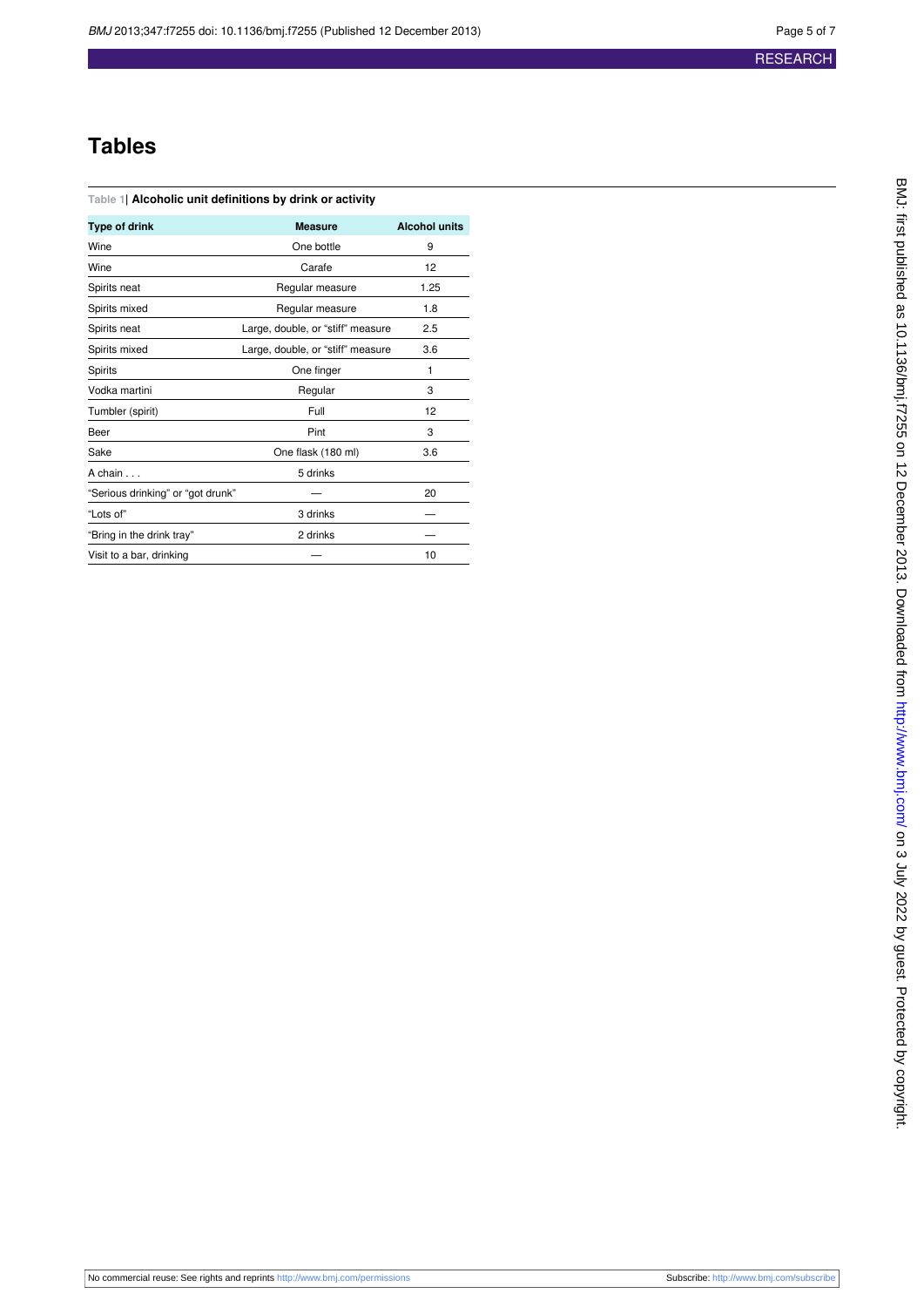#### <span id="page-5-0"></span>**Table 2| James Bond's alcohol consumption by book and year of publication**

|                                        |                         |                         |                             | <b>Weekly consumption</b>         |                                          |  |
|----------------------------------------|-------------------------|-------------------------|-----------------------------|-----------------------------------|------------------------------------------|--|
|                                        | No of days<br>described | Days unable<br>to drink | Alcohol consumed<br>(units) | Including days unable to<br>drink | <b>Excluding days unable to</b><br>drink |  |
| Casino Royale (1953)                   | 25                      | 21                      | 73.8                        | 20.7                              | 129.1                                    |  |
| Live and Let Die (1954)                | 14                      | $\overline{7}$          | 84.45                       | 42.3                              | 84.5                                     |  |
| Moonraker (1955)                       | 5.5                     | 0                       | 73.6                        | 93.6                              | 93.6                                     |  |
| Diamonds are Forever (1956)            | 5                       | 0                       | 50                          | 70                                | 70                                       |  |
| From Russia with Love (1957)           | 8                       | 0                       | 106.8                       | 93.45                             | 93.45                                    |  |
| Dr No (1958)                           | 13                      | 8                       | 51.1                        | 27.5                              | 71.5                                     |  |
| Goldfinger (1959)                      | 13                      | 0                       | 97.4                        | 52.4                              | 52.4                                     |  |
| For Your Eyes Only (1960)              | 8                       | 0                       | 113.35                      | 99.2                              | 99.2                                     |  |
| Thunderball (1961)                     | 5                       | 0                       | 52.55                       | 73.6                              | 73.6                                     |  |
| On Her Majesty's Secret Service (1963) | 12                      | 0                       | 179.8                       | 104.9                             | 104.9                                    |  |
| You Only Live Twice (1964)             | 12                      | 0                       | 225.8                       | 132                               | 132                                      |  |
| Man with the Golden Gun (1965)         | 3                       | 0                       | 41.5                        | 96.8                              | 96.8                                     |  |
| Total                                  | 123.5                   | 36                      | 1150.15                     | Mean 65.2                         | Mean 92.0                                |  |